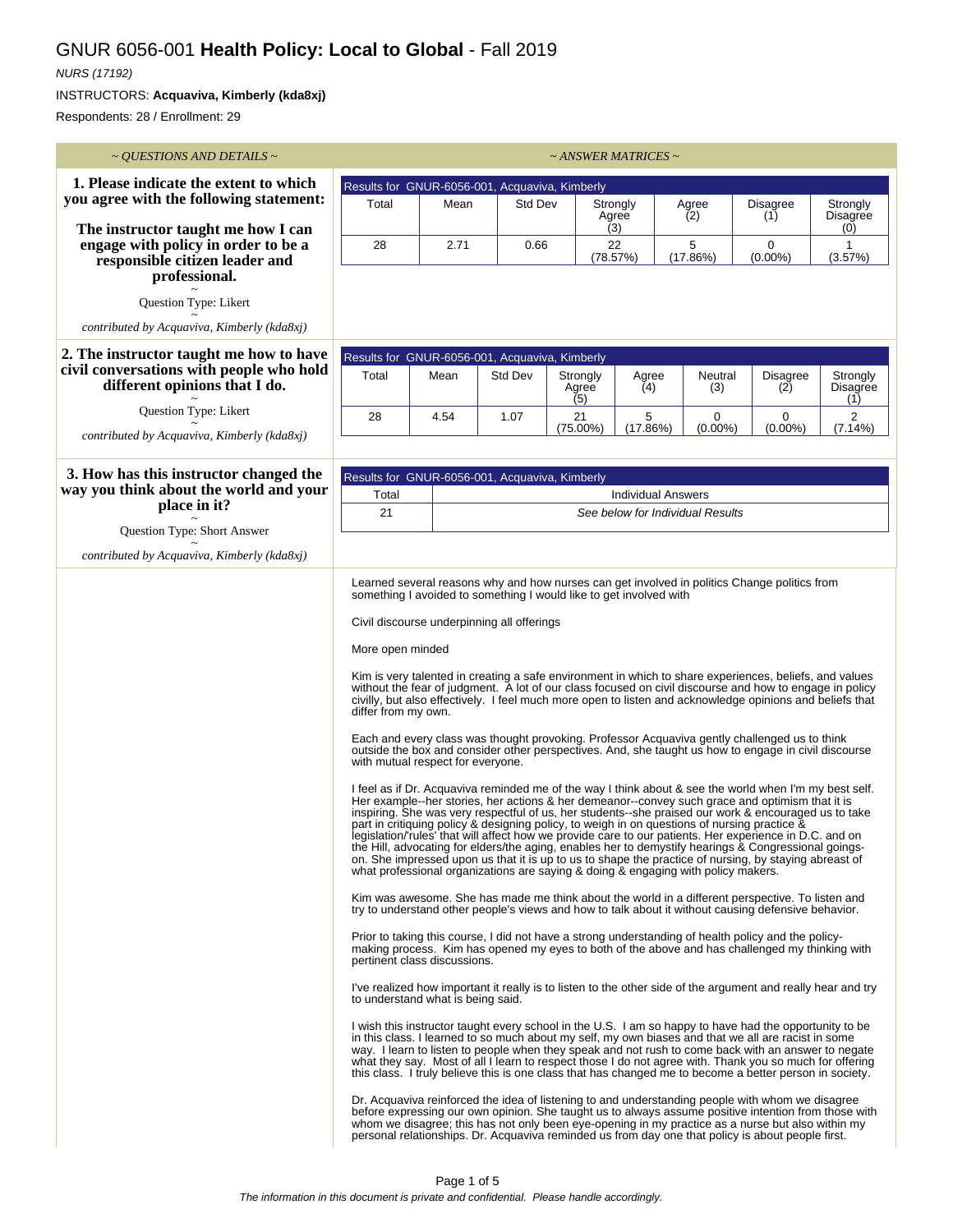| $\sim$ <i>QUESTIONS AND DETAILS</i> $\sim$                              | $\sim$ ANSWER MATRICES $\sim$                                                                                                                                                                                                                                                                                                                                                                                                                                                                                       |  |  |  |  |  |
|-------------------------------------------------------------------------|---------------------------------------------------------------------------------------------------------------------------------------------------------------------------------------------------------------------------------------------------------------------------------------------------------------------------------------------------------------------------------------------------------------------------------------------------------------------------------------------------------------------|--|--|--|--|--|
|                                                                         | I feel like I am more conscious about the world around me, conversations that are happening and how<br>I respond to others.                                                                                                                                                                                                                                                                                                                                                                                         |  |  |  |  |  |
|                                                                         | She informs you on how to respectfully have the hard conversation, and she empowers and equips<br>you to be a change maker.                                                                                                                                                                                                                                                                                                                                                                                         |  |  |  |  |  |
|                                                                         | She has shown me the effects that policy making has on the world. She has laid out a blue print that i<br>can follow to effect change. Most importantly she has inspired me to get involved.                                                                                                                                                                                                                                                                                                                        |  |  |  |  |  |
|                                                                         | We are in control of ourselves, there are many opportunities to be engaged in health policy.<br>Awareness of Civil discourse will help me in my practice and life.                                                                                                                                                                                                                                                                                                                                                  |  |  |  |  |  |
|                                                                         | Encouraged me to be more engaged and thoughtful around policy and really consider what it means<br>to be a nurse who is engaged in policy. Appreciate the emphasis on civil discourse as I do feel this is<br>a translatable skill that will be beneficial in my career.<br>I have a greater understanding of my role in health policy and how I can be a force for change.                                                                                                                                         |  |  |  |  |  |
|                                                                         |                                                                                                                                                                                                                                                                                                                                                                                                                                                                                                                     |  |  |  |  |  |
|                                                                         | Policymakers and the progress as it pertains to the approval/disapproval of bills/laws are more<br>accessible than I initially thought.                                                                                                                                                                                                                                                                                                                                                                             |  |  |  |  |  |
|                                                                         | She doesn't put anyone on the spot or to speak up in class but challenges you to atleast self-reflect<br>and share with a partner or small group which helped me engage in exercises I had not done before.                                                                                                                                                                                                                                                                                                         |  |  |  |  |  |
|                                                                         | -Increased my access to reliable resources to make my opinions more well-informed. -Feel<br>empowered that I can actually make my voice heard when I choose to take the appropriate channels.<br>-Reminded me of the magnitude of the world, and the roles I can play within it.<br>Kim has opened my eyes to the importance of being open minded and doing self reflection when it<br>comes to personal beliefs. I have learned so much from her that I will be able to use both personally<br>and professionally. |  |  |  |  |  |
|                                                                         |                                                                                                                                                                                                                                                                                                                                                                                                                                                                                                                     |  |  |  |  |  |
|                                                                         |                                                                                                                                                                                                                                                                                                                                                                                                                                                                                                                     |  |  |  |  |  |
| 4. Why should students choose to take a<br>course with this instructor? | Results for GNUR-6056-001, Acquaviva, Kimberly                                                                                                                                                                                                                                                                                                                                                                                                                                                                      |  |  |  |  |  |
| Question Type: Short Answer                                             | Total<br><b>Individual Answers</b><br>23<br>See below for Individual Results                                                                                                                                                                                                                                                                                                                                                                                                                                        |  |  |  |  |  |
| contributed by Acquaviva, Kimberly (kda8xj)                             |                                                                                                                                                                                                                                                                                                                                                                                                                                                                                                                     |  |  |  |  |  |
|                                                                         | She is wonderful, she cares for her students and wants to see you succeed. She is fair and honest<br>and really knows her stuff as it relates to policy and the inner workings of the government. She is<br>extremely smart and yet very personable.                                                                                                                                                                                                                                                                |  |  |  |  |  |
|                                                                         | Kim is my favorite professor I've ever had! She treats us like adults and is very enthusiastic about the<br>material.                                                                                                                                                                                                                                                                                                                                                                                               |  |  |  |  |  |
|                                                                         | Enables students to understand the background in the development of health policy, the importance<br>of active involvement, and the avenues of which to become an participatory in its development,<br>through the engagement in civil discourse, meeting with policymakers and the tools to communicate.                                                                                                                                                                                                           |  |  |  |  |  |
|                                                                         | N/A                                                                                                                                                                                                                                                                                                                                                                                                                                                                                                                 |  |  |  |  |  |
|                                                                         | Friendly and engaging Makes you think creatively                                                                                                                                                                                                                                                                                                                                                                                                                                                                    |  |  |  |  |  |
|                                                                         | Engaging and interesting. Never felt like "class", more like a conversation worth having.                                                                                                                                                                                                                                                                                                                                                                                                                           |  |  |  |  |  |
|                                                                         | This instructor was wonderful. Always engaging, knowledgable, personable, and accessible. You<br>can tell that she genuinely cares about her students.                                                                                                                                                                                                                                                                                                                                                              |  |  |  |  |  |
|                                                                         | She is very passionate about civility and policy. Very creative. Focuses on discussions. She wants<br>feedback on how to make the class useful.<br>Kim is extremely approachable and understanding. Literally have never had a professor buy the<br>entire class coffee. Also appreciate that it wasn't just 3 hours of straight lecture every week.                                                                                                                                                                |  |  |  |  |  |
|                                                                         |                                                                                                                                                                                                                                                                                                                                                                                                                                                                                                                     |  |  |  |  |  |
|                                                                         | She checks in with students so intentionally. She actively seeks to broaden our perspectives and<br>make us more informed, civil citizens. She teaches you to be a better member of society.                                                                                                                                                                                                                                                                                                                        |  |  |  |  |  |
|                                                                         | She rocks! She is so understanding of our busy schedules and truly makes us feel important.                                                                                                                                                                                                                                                                                                                                                                                                                         |  |  |  |  |  |
|                                                                         | She is wonderful, insightful, understanding and thought provoking.                                                                                                                                                                                                                                                                                                                                                                                                                                                  |  |  |  |  |  |
|                                                                         | Every student on campus should take this course with this professoer because she is really good at<br>what she does. She is so understanding about how life can be hectic and she is very fair with her<br>grading. She allows kids in the class room if you could not find a babsiter. She really want her<br>student to learn and want to creat an enviroment of tolerance and acceptance. She is very, positive<br>motivating and kind. And you can tell she loves her job and definitely walk the talk.         |  |  |  |  |  |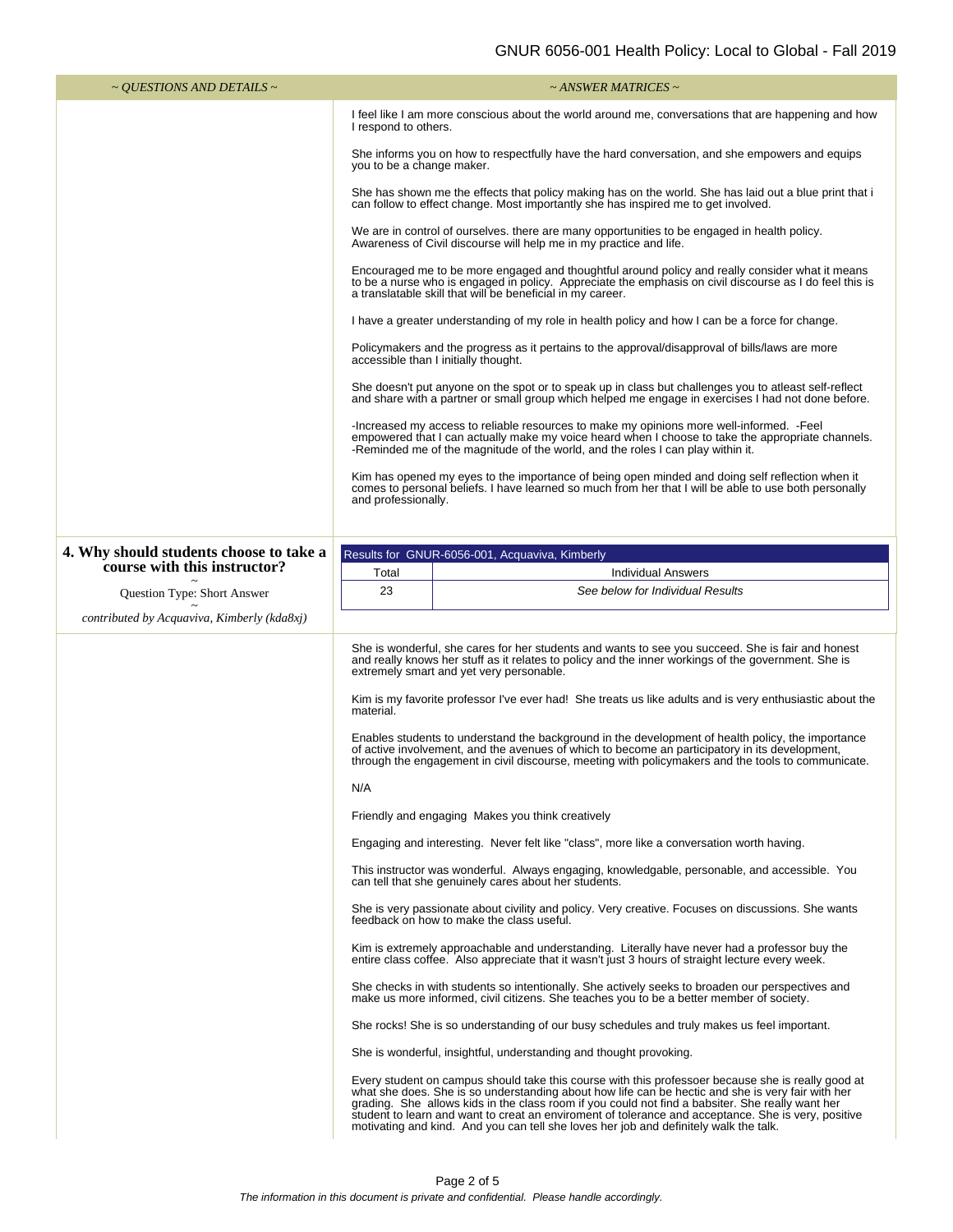| ~ <i>OUESTIONS AND DETAILS</i> ~                                                                                                                                                                                                     | ~ ANSWER MATRICES ~                                                                                                                                                                                                                                                                                                                                                                                                                                                                                                                                                                                                                                      |      |         |                                                                                                    |               |                |                                            |                      |  |
|--------------------------------------------------------------------------------------------------------------------------------------------------------------------------------------------------------------------------------------|----------------------------------------------------------------------------------------------------------------------------------------------------------------------------------------------------------------------------------------------------------------------------------------------------------------------------------------------------------------------------------------------------------------------------------------------------------------------------------------------------------------------------------------------------------------------------------------------------------------------------------------------------------|------|---------|----------------------------------------------------------------------------------------------------|---------------|----------------|--------------------------------------------|----------------------|--|
|                                                                                                                                                                                                                                      | Dr. Acquaviva is well-versed in the policy world and she provided multiple governmental & non-<br>governmental resources for us to dig deep into current, real-time policy-making. The piece of the<br>course which this instructor presented/explored so well--& I'm not convinced just any instructor could--<br>is the import of civil discourse when endeavoring to design policy. Dr. Acquaviva genuinely believes<br>more voices & more views at the table makes for better policy. Though she has strongly-held beliefs,<br>she showed us several times how to civily engage with individuals whose beliefs differ significantly<br>from our own. |      |         |                                                                                                    |               |                |                                            |                      |  |
|                                                                                                                                                                                                                                      | I dreaded this class initially. Kim made the class interesting and applicable to what we do as nurses. I<br>learned a lot and I am glad that I had her as my instructor.                                                                                                                                                                                                                                                                                                                                                                                                                                                                                 |      |         |                                                                                                    |               |                |                                            |                      |  |
|                                                                                                                                                                                                                                      | She is knowledgable and approachable                                                                                                                                                                                                                                                                                                                                                                                                                                                                                                                                                                                                                     |      |         |                                                                                                    |               |                |                                            |                      |  |
|                                                                                                                                                                                                                                      | Kim is engaging and uses a variety of teaching tools that make the material memorable. She applies<br>relevant, real world situations to make the concepts applicable.                                                                                                                                                                                                                                                                                                                                                                                                                                                                                   |      |         |                                                                                                    |               |                |                                            |                      |  |
|                                                                                                                                                                                                                                      | Students should choose to take Health Policy with Dr. Acquaviva because she not only prepares you<br>for a cut-throat atmosphere within the realm of healthcare, but she also focuses on a humanitarian<br>ideal set that will be monumental in shaping students into fantastic healthcare providers, but more<br>importantly into better human beings.                                                                                                                                                                                                                                                                                                  |      |         |                                                                                                    |               |                |                                            |                      |  |
|                                                                                                                                                                                                                                      | The structure is completely different from any class I have taken. Multiple learning formats and<br>modalities for people to show the teacher that you have mastered the course objective for the week.<br>Plus she's funny and always brings a positive energy into the room!                                                                                                                                                                                                                                                                                                                                                                           |      |         |                                                                                                    |               |                |                                            |                      |  |
|                                                                                                                                                                                                                                      | -To increase their open-mindedness and ability to think with other perspectives. -To understand that<br>agreement between different parties shouldn't be the entire goal. There is merit in a civil discussion,<br>itself.                                                                                                                                                                                                                                                                                                                                                                                                                               |      |         |                                                                                                    |               |                |                                            |                      |  |
|                                                                                                                                                                                                                                      |                                                                                                                                                                                                                                                                                                                                                                                                                                                                                                                                                                                                                                                          |      |         | Kim is fabulous! Her teaching methods challenge students to think outside the box. I truly enjoyed |               |                |                                            |                      |  |
|                                                                                                                                                                                                                                      | attending her class each week.<br>What a fantastic professor! Kim's approach to teaching and grading the material is one of a kind. Her<br>delivery of the information allowed me to learn and retain the information to the subject of policy in                                                                                                                                                                                                                                                                                                                                                                                                        |      |         |                                                                                                    |               |                |                                            |                      |  |
|                                                                                                                                                                                                                                      | health care.<br>It will be one of the most enlightening classes they ever take and will cause them to be a better citizen<br>of the community, nation, and world.                                                                                                                                                                                                                                                                                                                                                                                                                                                                                        |      |         |                                                                                                    |               |                |                                            |                      |  |
| 5. This course is among the best courses                                                                                                                                                                                             |                                                                                                                                                                                                                                                                                                                                                                                                                                                                                                                                                                                                                                                          |      |         | Results for GNUR-6056-001, Acquaviva, Kimberly                                                     |               |                |                                            |                      |  |
| I've taken at UVA.                                                                                                                                                                                                                   | Total                                                                                                                                                                                                                                                                                                                                                                                                                                                                                                                                                                                                                                                    |      |         |                                                                                                    | False<br>(NA) |                | True<br>(NA)                               |                      |  |
| Question Type: True/False<br>contributed by Acquaviva, Kimberly (kda8xj)                                                                                                                                                             | 28                                                                                                                                                                                                                                                                                                                                                                                                                                                                                                                                                                                                                                                       |      |         | 24<br>4<br>(14.29%)<br>(85.71%)                                                                    |               |                |                                            |                      |  |
| 6. The School supports an environment                                                                                                                                                                                                |                                                                                                                                                                                                                                                                                                                                                                                                                                                                                                                                                                                                                                                          |      |         |                                                                                                    |               |                |                                            |                      |  |
| in which all students, regardless of race,<br>gender, age, religious affiliation, sexual                                                                                                                                             | Results for GNUR-6056-001, Acquaviva, Kimberly<br>Total                                                                                                                                                                                                                                                                                                                                                                                                                                                                                                                                                                                                  |      |         |                                                                                                    | Yes<br>(NA)   |                | No<br>(NA)                                 |                      |  |
| orientation, or physical disability are                                                                                                                                                                                              |                                                                                                                                                                                                                                                                                                                                                                                                                                                                                                                                                                                                                                                          | 28   |         |                                                                                                    | 28            |                | 0                                          |                      |  |
| encouraged to learn and develop their<br>skills. Did the instructor create an<br>atmosphere where students of all<br>backgrounds felt equally welcome and<br>valued? If your answer is "no", please<br>explain in the last question. |                                                                                                                                                                                                                                                                                                                                                                                                                                                                                                                                                                                                                                                          |      |         |                                                                                                    | $(100.00\%)$  |                | $(0.00\%)$                                 |                      |  |
| Question Type: Multiple Choice                                                                                                                                                                                                       |                                                                                                                                                                                                                                                                                                                                                                                                                                                                                                                                                                                                                                                          |      |         |                                                                                                    |               |                |                                            |                      |  |
| contributed by Dean of the School of Nursing                                                                                                                                                                                         |                                                                                                                                                                                                                                                                                                                                                                                                                                                                                                                                                                                                                                                          |      |         |                                                                                                    |               |                |                                            |                      |  |
| 7. The average number of hours per<br>week I spent outside of class preparing<br>for this course was:                                                                                                                                | Results for GNUR-6056-001<br>Total<br>Less than 1<br>(NA)                                                                                                                                                                                                                                                                                                                                                                                                                                                                                                                                                                                                |      |         | $1 - 3$<br>$4 - 6$<br>(NA)<br>(NA)                                                                 |               |                | $7 - 9$<br>10 or more<br>(NA)              |                      |  |
| Question Type: Multiple Choice                                                                                                                                                                                                       | 28                                                                                                                                                                                                                                                                                                                                                                                                                                                                                                                                                                                                                                                       | 2    |         | 19<br>(67.86%)<br>$(25.00\%)$                                                                      |               |                | (NA)<br>0<br>0<br>$(0.00\%)$<br>$(0.00\%)$ |                      |  |
| contributed by Office of the Provost                                                                                                                                                                                                 | (7.14%)                                                                                                                                                                                                                                                                                                                                                                                                                                                                                                                                                                                                                                                  |      |         |                                                                                                    |               |                |                                            |                      |  |
| 8. I learned a great deal in this course.                                                                                                                                                                                            | Results for GNUR-6056-001                                                                                                                                                                                                                                                                                                                                                                                                                                                                                                                                                                                                                                |      |         |                                                                                                    |               |                |                                            |                      |  |
| Question Type: Likert                                                                                                                                                                                                                | Total                                                                                                                                                                                                                                                                                                                                                                                                                                                                                                                                                                                                                                                    | Mean | Std Dev | Strongly<br>Agree                                                                                  | Agree<br>(4)  | Neutral<br>(3) | <b>Disagree</b><br>(2)                     | Strongly<br>Disagree |  |
| contributed by Office of the Provost                                                                                                                                                                                                 | 28                                                                                                                                                                                                                                                                                                                                                                                                                                                                                                                                                                                                                                                       | 4.36 | 0.73    | (5)<br>14                                                                                          | 10            | 4              | $\mathbf 0$                                | (1)<br>0             |  |
|                                                                                                                                                                                                                                      |                                                                                                                                                                                                                                                                                                                                                                                                                                                                                                                                                                                                                                                          |      |         | $(50.00\%)$                                                                                        | (35.71%)      | (14.29%)       | $(0.00\%)$                                 | $(0.00\%)$           |  |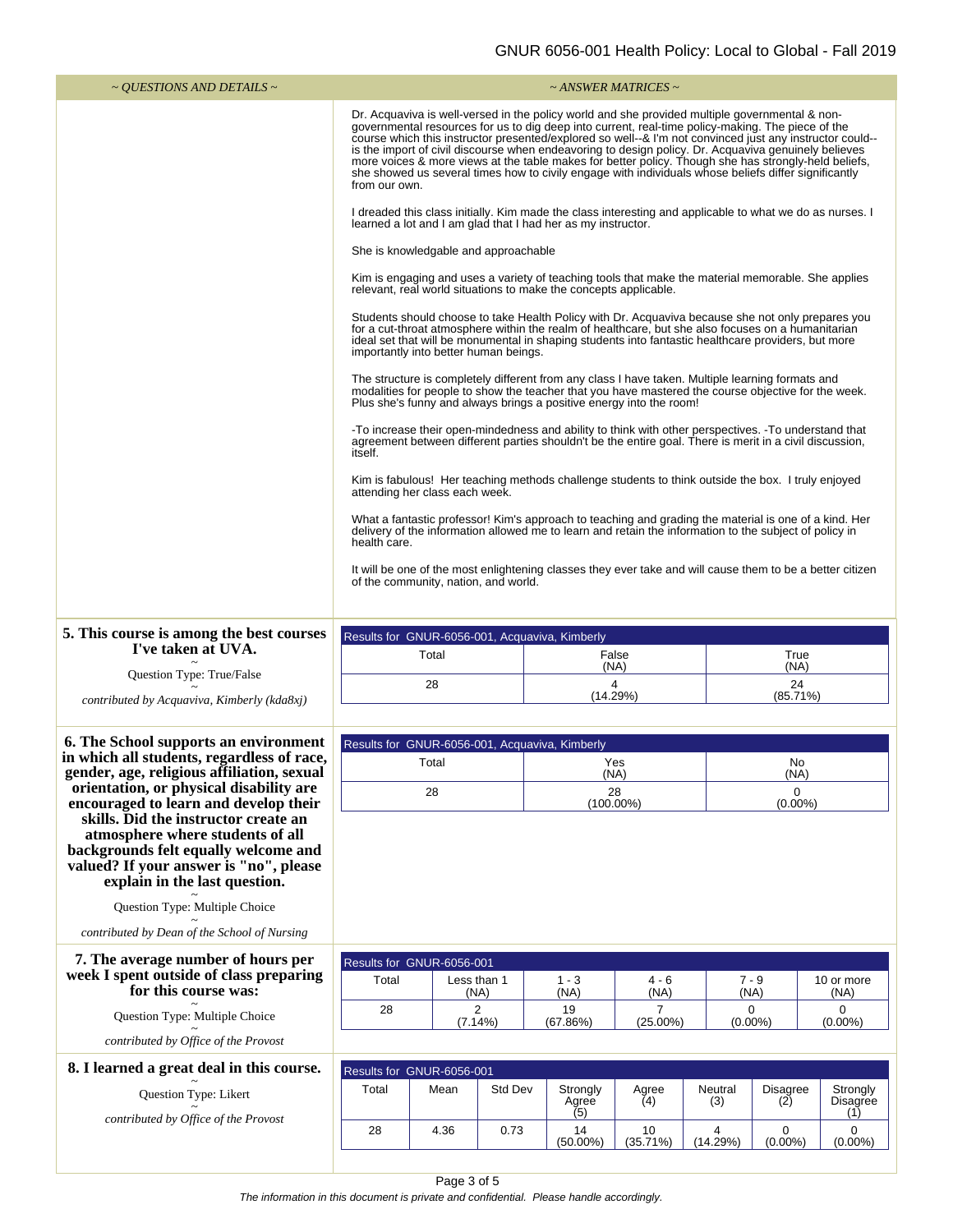## GNUR 6056-001 Health Policy: Local to Global - Fall 2019

| $\sim$ QUESTIONS AND DETAILS $\sim$                                        |                                                                                                                                                                                                                                                                                                                                                                                                                                                                                                                                                                                                                                                                                                                                                                                                                                                                                                                                                                                                                                                                                                                                                                                                                                                                                                                                                                                                                                                                                                                                                                                                                                                                                                                                                                                                                                                                                                                                                                                                                                                                                                                                                                                                                                                                                                                                                                                                                                                                                                                                                                                                                                                                                                                                                                                                                                                                                                                                                                                                                                                                                                                                                         |      |                                                |                          | $~\sim$ ANSWER MATRICES $\sim$ |                           |                                |                             |
|----------------------------------------------------------------------------|---------------------------------------------------------------------------------------------------------------------------------------------------------------------------------------------------------------------------------------------------------------------------------------------------------------------------------------------------------------------------------------------------------------------------------------------------------------------------------------------------------------------------------------------------------------------------------------------------------------------------------------------------------------------------------------------------------------------------------------------------------------------------------------------------------------------------------------------------------------------------------------------------------------------------------------------------------------------------------------------------------------------------------------------------------------------------------------------------------------------------------------------------------------------------------------------------------------------------------------------------------------------------------------------------------------------------------------------------------------------------------------------------------------------------------------------------------------------------------------------------------------------------------------------------------------------------------------------------------------------------------------------------------------------------------------------------------------------------------------------------------------------------------------------------------------------------------------------------------------------------------------------------------------------------------------------------------------------------------------------------------------------------------------------------------------------------------------------------------------------------------------------------------------------------------------------------------------------------------------------------------------------------------------------------------------------------------------------------------------------------------------------------------------------------------------------------------------------------------------------------------------------------------------------------------------------------------------------------------------------------------------------------------------------------------------------------------------------------------------------------------------------------------------------------------------------------------------------------------------------------------------------------------------------------------------------------------------------------------------------------------------------------------------------------------------------------------------------------------------------------------------------------------|------|------------------------------------------------|--------------------------|--------------------------------|---------------------------|--------------------------------|-----------------------------|
| 9. Overall, this was a worthwhile                                          | Results for GNUR-6056-001                                                                                                                                                                                                                                                                                                                                                                                                                                                                                                                                                                                                                                                                                                                                                                                                                                                                                                                                                                                                                                                                                                                                                                                                                                                                                                                                                                                                                                                                                                                                                                                                                                                                                                                                                                                                                                                                                                                                                                                                                                                                                                                                                                                                                                                                                                                                                                                                                                                                                                                                                                                                                                                                                                                                                                                                                                                                                                                                                                                                                                                                                                                               |      |                                                |                          |                                |                           |                                |                             |
| course.<br>Question Type: Likert                                           | Total                                                                                                                                                                                                                                                                                                                                                                                                                                                                                                                                                                                                                                                                                                                                                                                                                                                                                                                                                                                                                                                                                                                                                                                                                                                                                                                                                                                                                                                                                                                                                                                                                                                                                                                                                                                                                                                                                                                                                                                                                                                                                                                                                                                                                                                                                                                                                                                                                                                                                                                                                                                                                                                                                                                                                                                                                                                                                                                                                                                                                                                                                                                                                   | Mean | Std Dev                                        | Strongly<br>Agree<br>(5) | Agree<br>(4)                   | Neutral<br>(3)            | <b>Disagree</b><br>(2)         | Strongly<br>Disagree<br>(1) |
| contributed by Office of the Provost                                       | 28                                                                                                                                                                                                                                                                                                                                                                                                                                                                                                                                                                                                                                                                                                                                                                                                                                                                                                                                                                                                                                                                                                                                                                                                                                                                                                                                                                                                                                                                                                                                                                                                                                                                                                                                                                                                                                                                                                                                                                                                                                                                                                                                                                                                                                                                                                                                                                                                                                                                                                                                                                                                                                                                                                                                                                                                                                                                                                                                                                                                                                                                                                                                                      | 4.46 | 0.69                                           | 16<br>(57.14%)           | 9<br>(32.14%)                  | 3<br>$(10.71\%)$          | $\mathbf 0$<br>$(0.00\%)$      | $\mathbf 0$<br>$(0.00\%)$   |
| 10. The course's goals and requirements                                    |                                                                                                                                                                                                                                                                                                                                                                                                                                                                                                                                                                                                                                                                                                                                                                                                                                                                                                                                                                                                                                                                                                                                                                                                                                                                                                                                                                                                                                                                                                                                                                                                                                                                                                                                                                                                                                                                                                                                                                                                                                                                                                                                                                                                                                                                                                                                                                                                                                                                                                                                                                                                                                                                                                                                                                                                                                                                                                                                                                                                                                                                                                                                                         |      | Results for GNUR-6056-001, Acquaviva, Kimberly |                          |                                |                           |                                |                             |
| were defined and adhered to by the<br>instructor.                          | Total                                                                                                                                                                                                                                                                                                                                                                                                                                                                                                                                                                                                                                                                                                                                                                                                                                                                                                                                                                                                                                                                                                                                                                                                                                                                                                                                                                                                                                                                                                                                                                                                                                                                                                                                                                                                                                                                                                                                                                                                                                                                                                                                                                                                                                                                                                                                                                                                                                                                                                                                                                                                                                                                                                                                                                                                                                                                                                                                                                                                                                                                                                                                                   | Mean | Std Dev                                        | Strongly<br>Agree<br>(5) | Agree<br>(4)                   | Neutral<br>(3)            | <b>Disagree</b><br>(2)         | Strongly<br>Disagree<br>(1) |
| Question Type: Likert<br>contributed by Office of the Provost              | 28                                                                                                                                                                                                                                                                                                                                                                                                                                                                                                                                                                                                                                                                                                                                                                                                                                                                                                                                                                                                                                                                                                                                                                                                                                                                                                                                                                                                                                                                                                                                                                                                                                                                                                                                                                                                                                                                                                                                                                                                                                                                                                                                                                                                                                                                                                                                                                                                                                                                                                                                                                                                                                                                                                                                                                                                                                                                                                                                                                                                                                                                                                                                                      | 4.61 | 0.63                                           | 19<br>(67.86%)           | $\overline{7}$<br>$(25.00\%)$  | $\overline{2}$<br>(7.14%) | $\boldsymbol{0}$<br>$(0.00\%)$ | 0<br>$(0.00\%)$             |
|                                                                            |                                                                                                                                                                                                                                                                                                                                                                                                                                                                                                                                                                                                                                                                                                                                                                                                                                                                                                                                                                                                                                                                                                                                                                                                                                                                                                                                                                                                                                                                                                                                                                                                                                                                                                                                                                                                                                                                                                                                                                                                                                                                                                                                                                                                                                                                                                                                                                                                                                                                                                                                                                                                                                                                                                                                                                                                                                                                                                                                                                                                                                                                                                                                                         |      |                                                |                          |                                |                           |                                |                             |
| 11. The instructor was approachable                                        |                                                                                                                                                                                                                                                                                                                                                                                                                                                                                                                                                                                                                                                                                                                                                                                                                                                                                                                                                                                                                                                                                                                                                                                                                                                                                                                                                                                                                                                                                                                                                                                                                                                                                                                                                                                                                                                                                                                                                                                                                                                                                                                                                                                                                                                                                                                                                                                                                                                                                                                                                                                                                                                                                                                                                                                                                                                                                                                                                                                                                                                                                                                                                         |      | Results for GNUR-6056-001, Acquaviva, Kimberly |                          |                                |                           |                                |                             |
| and made himself/herself available to<br>students outside the classroom.   | Total                                                                                                                                                                                                                                                                                                                                                                                                                                                                                                                                                                                                                                                                                                                                                                                                                                                                                                                                                                                                                                                                                                                                                                                                                                                                                                                                                                                                                                                                                                                                                                                                                                                                                                                                                                                                                                                                                                                                                                                                                                                                                                                                                                                                                                                                                                                                                                                                                                                                                                                                                                                                                                                                                                                                                                                                                                                                                                                                                                                                                                                                                                                                                   | Mean | Std Dev                                        | Strongly<br>Agree<br>(5) | Agree<br>(4)                   | Neutral<br>(3)            | Disagree<br>(2)                | Strongly<br>Disagree<br>(1) |
| Question Type: Likert<br>contributed by Office of the Provost              | 28                                                                                                                                                                                                                                                                                                                                                                                                                                                                                                                                                                                                                                                                                                                                                                                                                                                                                                                                                                                                                                                                                                                                                                                                                                                                                                                                                                                                                                                                                                                                                                                                                                                                                                                                                                                                                                                                                                                                                                                                                                                                                                                                                                                                                                                                                                                                                                                                                                                                                                                                                                                                                                                                                                                                                                                                                                                                                                                                                                                                                                                                                                                                                      | 4.93 | 0.26                                           | 26<br>(92.86%)           | $\overline{2}$<br>(7.14%)      | 0<br>$(0.00\%)$           | 0<br>$(0.00\%)$                | $\mathbf 0$<br>$(0.00\%)$   |
|                                                                            |                                                                                                                                                                                                                                                                                                                                                                                                                                                                                                                                                                                                                                                                                                                                                                                                                                                                                                                                                                                                                                                                                                                                                                                                                                                                                                                                                                                                                                                                                                                                                                                                                                                                                                                                                                                                                                                                                                                                                                                                                                                                                                                                                                                                                                                                                                                                                                                                                                                                                                                                                                                                                                                                                                                                                                                                                                                                                                                                                                                                                                                                                                                                                         |      |                                                |                          |                                |                           |                                |                             |
| 12. Overall, the instructor was an                                         |                                                                                                                                                                                                                                                                                                                                                                                                                                                                                                                                                                                                                                                                                                                                                                                                                                                                                                                                                                                                                                                                                                                                                                                                                                                                                                                                                                                                                                                                                                                                                                                                                                                                                                                                                                                                                                                                                                                                                                                                                                                                                                                                                                                                                                                                                                                                                                                                                                                                                                                                                                                                                                                                                                                                                                                                                                                                                                                                                                                                                                                                                                                                                         |      | Results for GNUR-6056-001, Acquaviva, Kimberly |                          |                                |                           |                                |                             |
| effective teacher.<br>Question Type: Likert                                | Total                                                                                                                                                                                                                                                                                                                                                                                                                                                                                                                                                                                                                                                                                                                                                                                                                                                                                                                                                                                                                                                                                                                                                                                                                                                                                                                                                                                                                                                                                                                                                                                                                                                                                                                                                                                                                                                                                                                                                                                                                                                                                                                                                                                                                                                                                                                                                                                                                                                                                                                                                                                                                                                                                                                                                                                                                                                                                                                                                                                                                                                                                                                                                   | Mean | Std Dev                                        | Strongly<br>Agree<br>(5) | Agree<br>(4)                   | Neutral<br>(3)            | <b>Disagree</b><br>(2)         | Strongly<br>Disagree<br>(1) |
| contributed by Office of the Provost                                       | 27                                                                                                                                                                                                                                                                                                                                                                                                                                                                                                                                                                                                                                                                                                                                                                                                                                                                                                                                                                                                                                                                                                                                                                                                                                                                                                                                                                                                                                                                                                                                                                                                                                                                                                                                                                                                                                                                                                                                                                                                                                                                                                                                                                                                                                                                                                                                                                                                                                                                                                                                                                                                                                                                                                                                                                                                                                                                                                                                                                                                                                                                                                                                                      | 4.78 | 0.42                                           | 21<br>(77.78%)           | 6<br>(22.22%)                  | 0<br>$(0.00\%)$           | $\mathbf 0$<br>$(0.00\%)$      | 0<br>$(0.00\%)$             |
|                                                                            |                                                                                                                                                                                                                                                                                                                                                                                                                                                                                                                                                                                                                                                                                                                                                                                                                                                                                                                                                                                                                                                                                                                                                                                                                                                                                                                                                                                                                                                                                                                                                                                                                                                                                                                                                                                                                                                                                                                                                                                                                                                                                                                                                                                                                                                                                                                                                                                                                                                                                                                                                                                                                                                                                                                                                                                                                                                                                                                                                                                                                                                                                                                                                         |      |                                                |                          |                                |                           |                                |                             |
| 13. Please make any overall comments<br>or observations about this course: | Results for GNUR-6056-001                                                                                                                                                                                                                                                                                                                                                                                                                                                                                                                                                                                                                                                                                                                                                                                                                                                                                                                                                                                                                                                                                                                                                                                                                                                                                                                                                                                                                                                                                                                                                                                                                                                                                                                                                                                                                                                                                                                                                                                                                                                                                                                                                                                                                                                                                                                                                                                                                                                                                                                                                                                                                                                                                                                                                                                                                                                                                                                                                                                                                                                                                                                               |      |                                                |                          |                                |                           |                                |                             |
| Question Type: Short Answer                                                | Total<br><b>Individual Answers</b><br>18<br>See below for Individual Results                                                                                                                                                                                                                                                                                                                                                                                                                                                                                                                                                                                                                                                                                                                                                                                                                                                                                                                                                                                                                                                                                                                                                                                                                                                                                                                                                                                                                                                                                                                                                                                                                                                                                                                                                                                                                                                                                                                                                                                                                                                                                                                                                                                                                                                                                                                                                                                                                                                                                                                                                                                                                                                                                                                                                                                                                                                                                                                                                                                                                                                                            |      |                                                |                          |                                |                           |                                |                             |
| contributed by Office of the Provost                                       |                                                                                                                                                                                                                                                                                                                                                                                                                                                                                                                                                                                                                                                                                                                                                                                                                                                                                                                                                                                                                                                                                                                                                                                                                                                                                                                                                                                                                                                                                                                                                                                                                                                                                                                                                                                                                                                                                                                                                                                                                                                                                                                                                                                                                                                                                                                                                                                                                                                                                                                                                                                                                                                                                                                                                                                                                                                                                                                                                                                                                                                                                                                                                         |      |                                                |                          |                                |                           |                                |                             |
|                                                                            | I would recommend taking this course with Kim. She is approachable, knowledgeable, and<br>concerned with her students' success. I enjoy lots of lecture time and there was not much in this<br>course. There was a lot of group activiites which I did not enjoy.<br>Professor Acquaviva is an amazing instructor that really knows how to engage with a classroom and<br>include everyone to create interesting discussions. I know the curriculum/learning objectives were set<br>beforehand, so I'm sure Professor Acquaviva could not teach exactly what she wanted how she<br>wanted. Pros of the course: -Valuable lessons learned and practiced on a deeper level than<br>expected. -Resources given. -Understanding attitude of the professor to decrease stress surrounding<br>the course. - I really enjoyed the policy brief, I think that was a very useful assignment that also made<br>me feel like I could make a difference. Recommendations/Areas for Improvement: -The percentage<br>value placed on an assignment should match the amount of effort put into the assignment. For<br>example, Module 1 took 5 minutes and the policy brief took several hours, but both were worth 10%. -<br>Sitting in different seats each class, since people fall into similar groups for discussions.<br>This has been a top 3 class thus far in this program. I m glad that UVA has a professor that can bring<br>such quality and passion to the school of nursing.<br>Best professor I have ever had at UVA, or any other university! I have multiple degrees.<br>My favorite in class activity was creating the budget for global funding -- I learned a lot from this<br>exercise and it gave me a new perspective & appreciation for the challenges involved with this. As a<br>future provider, I do wish this course could have gone a bit deeper into the current ACA & implications<br>for providers. Overall, I enjoyed this class and feel like I learned a great deal about policy, myself, and<br>how to better navigate as a leader in health policy.<br>I genuinely loved this class because I believe it made me a better person. A better employee,<br>healthcare provider, friend, spouse, sister, and daughter. I thoroughly enjoyed our discussions and<br>the focus on being open-minded and respectful of everyone. I am, however, slightly concerned about<br>being able to pinpoint topics/ learning points that will be required for the Nurse Practitioner board<br>exam. Overall a great course!<br>Kim took this class very seriously and made me question my own values and beliefs within healthcare<br>and politically. Previous to this course, I kept a lot of my opinions to myself and I judged others who<br>had somewhat different beliefs. I also judged people that talked about politics and wanted to argue<br>about them. I now value others opinions better and am able to see things in a different light. I am able<br>to have conversations without criticism even if our views are very different.<br>Kim is an amazing instructor and an asset to UVA. I am recommending her class to everyone! |      |                                                |                          |                                |                           |                                |                             |